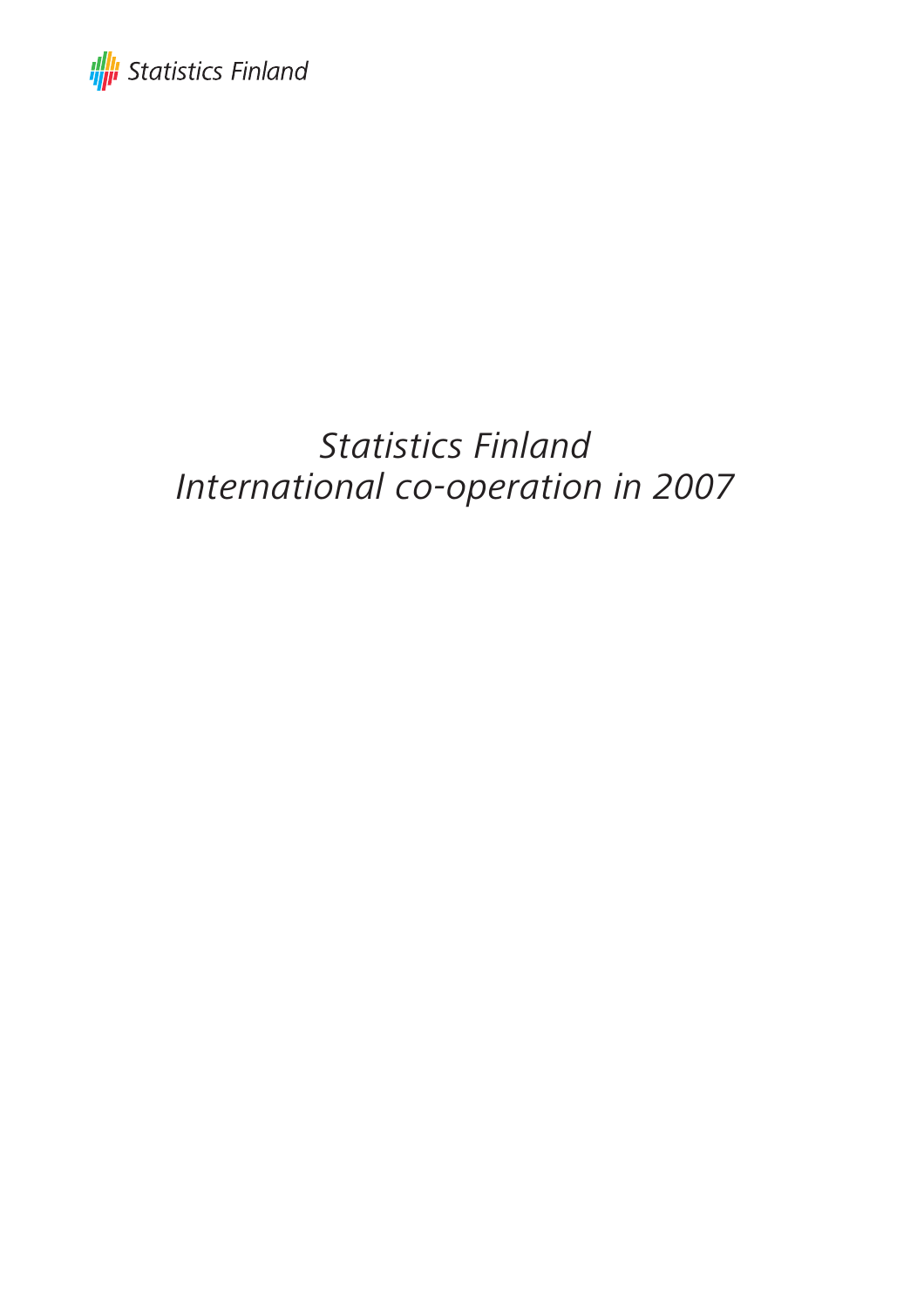# Statistics Finland

### – Combining data and expertise into statistics and information services

- Diverse and reliable data on society and its development
- Wide and active co-operation networks at home and abroad
- Statistics production based on the work of 1,000 experts in different fields
- Head office in Helsinki, regional service offices in Turku, Tampere, Seinäjoki and Oulu.

**Statistics Finland's Library of Statistics** functions as the central public library in the field of statistics. The Library has the country's widest selection of sources for domestic and international statistical data. Its information service experts assist in finding the right data.

Statistics Finland Street address: Työpajankatu 13, Helsinki Postal address: FI-00022 Statistics Finland Telephone: +358 9 17341 www.stat.fi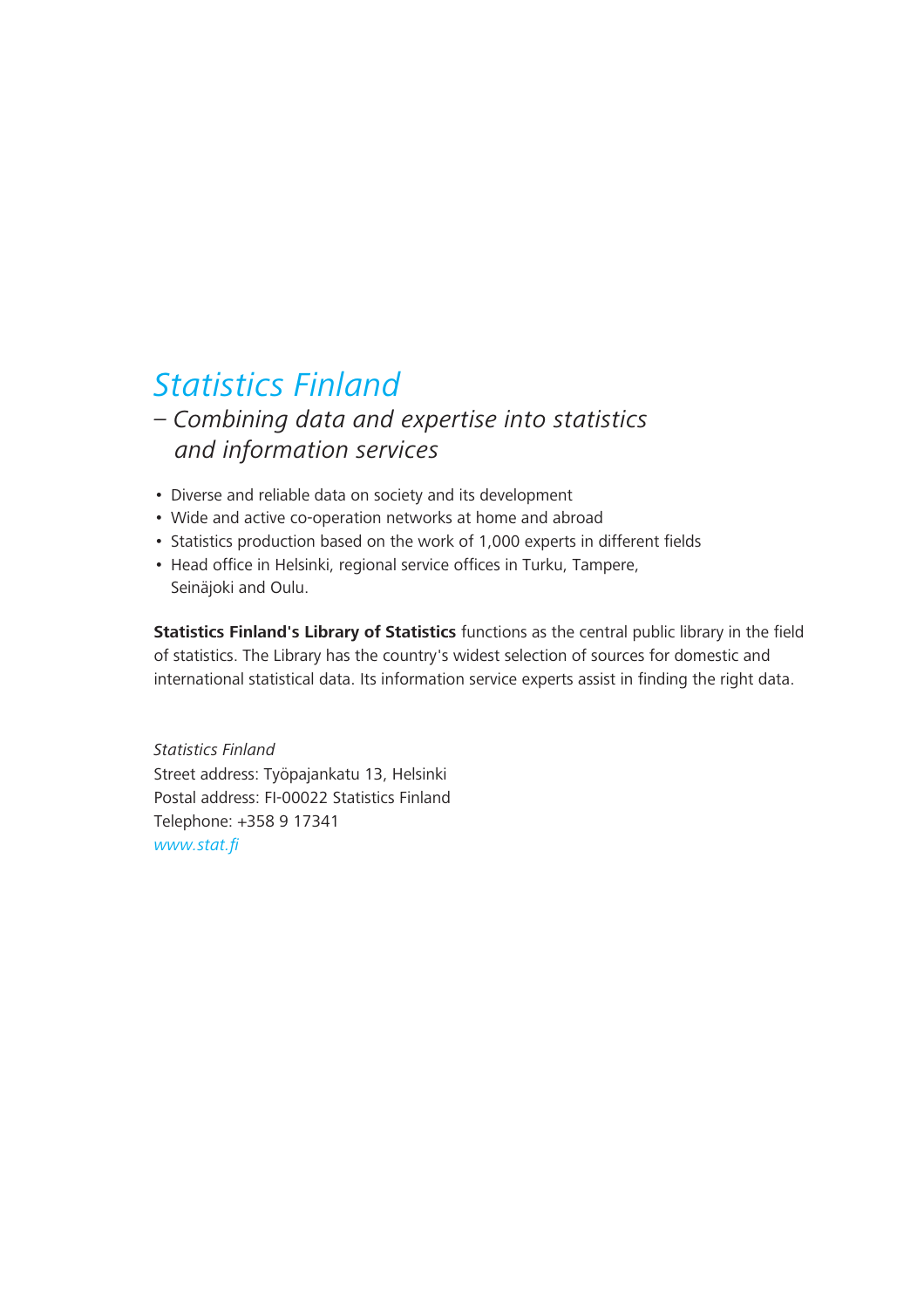# Contents

| 1             |                                                                                                                    |  |  |  |  |  |  |
|---------------|--------------------------------------------------------------------------------------------------------------------|--|--|--|--|--|--|
| 2             | Participation in expert groups<br>$2.3 -$<br>Peer review of implementation of European Statistics<br>$2.4^{\circ}$ |  |  |  |  |  |  |
| 3             |                                                                                                                    |  |  |  |  |  |  |
| 4             |                                                                                                                    |  |  |  |  |  |  |
| 5.            | 5.1<br>United Nations Economic Commission for Europe -<br>5.2                                                      |  |  |  |  |  |  |
| 6             | 6.1<br>6.2 International events at Statistics Finland  13                                                          |  |  |  |  |  |  |
| 7             | 7.3<br>74                                                                                                          |  |  |  |  |  |  |
| 8             |                                                                                                                    |  |  |  |  |  |  |
|               | <b>Appendices</b>                                                                                                  |  |  |  |  |  |  |
| 1             |                                                                                                                    |  |  |  |  |  |  |
| $\mathcal{P}$ |                                                                                                                    |  |  |  |  |  |  |
| 3             |                                                                                                                    |  |  |  |  |  |  |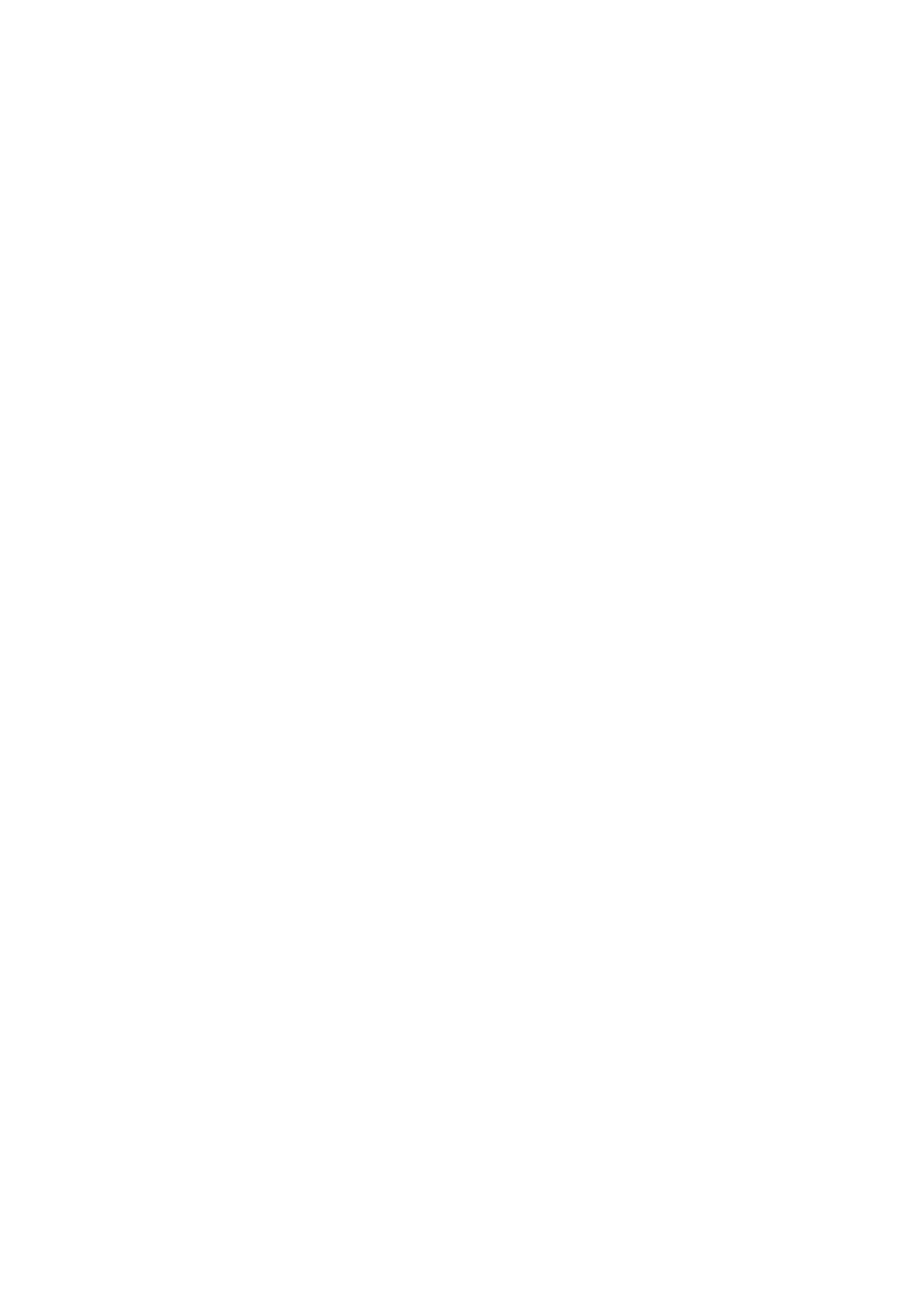## Foreword

Decision-making is becoming more and more dependent on internationally comparable statistics, especially in the European Union. Several targets set for economic policy are tied to quantitative goals whose achievement is monitored with statistical data. The Economic and Monetary Union imposes demands especially on short-term business statistics and on public finance statistics. Besides for the tracking of compliance with the regulations and policies of the European Union, a solid base of statistical data is also needed for the monitoring of many international agreements.

Reliability and high quality are expected of official statistics. The methods used in producing them must be transparent and withstand criticism. It must be possible to reason the used concepts to a wide audience. To this aim, co-operation on the development of statistics and on the improvement of their international comparability is done in different fora.

At Statistics Finland, international co-operation takes many forms today. It has become embedded into the job specification of most experts. Co-operation is naturally broadest within the European Union, but it is also significant within the frameworks of the United Nations and the OECD, as well as at the Nordic level. Experts of Statistics Finland have contributed to the development of statistics in many new Member States and candidate countries of the EU.

Co-operation is never one-way. Instead all parties involved in it learn from each other. There are also numerous scientific fora for the presentation of best innovations and exchange of experiences in the world of statistics.

An annual report of Statistics Finland's international co-operation activity has been prepared for the second time. The intention is to give the stakeholders an overall picture of the international co-operation. This English version is a shortened version of the original report prepared in Finnish. The authors include several employees of Statistics Finland. All experts of the unit responsible for the co-ordination of international activity contributed to the gathering of this information and to the finishing of this report.

*Heli Jeskanen-Sundström*

Director General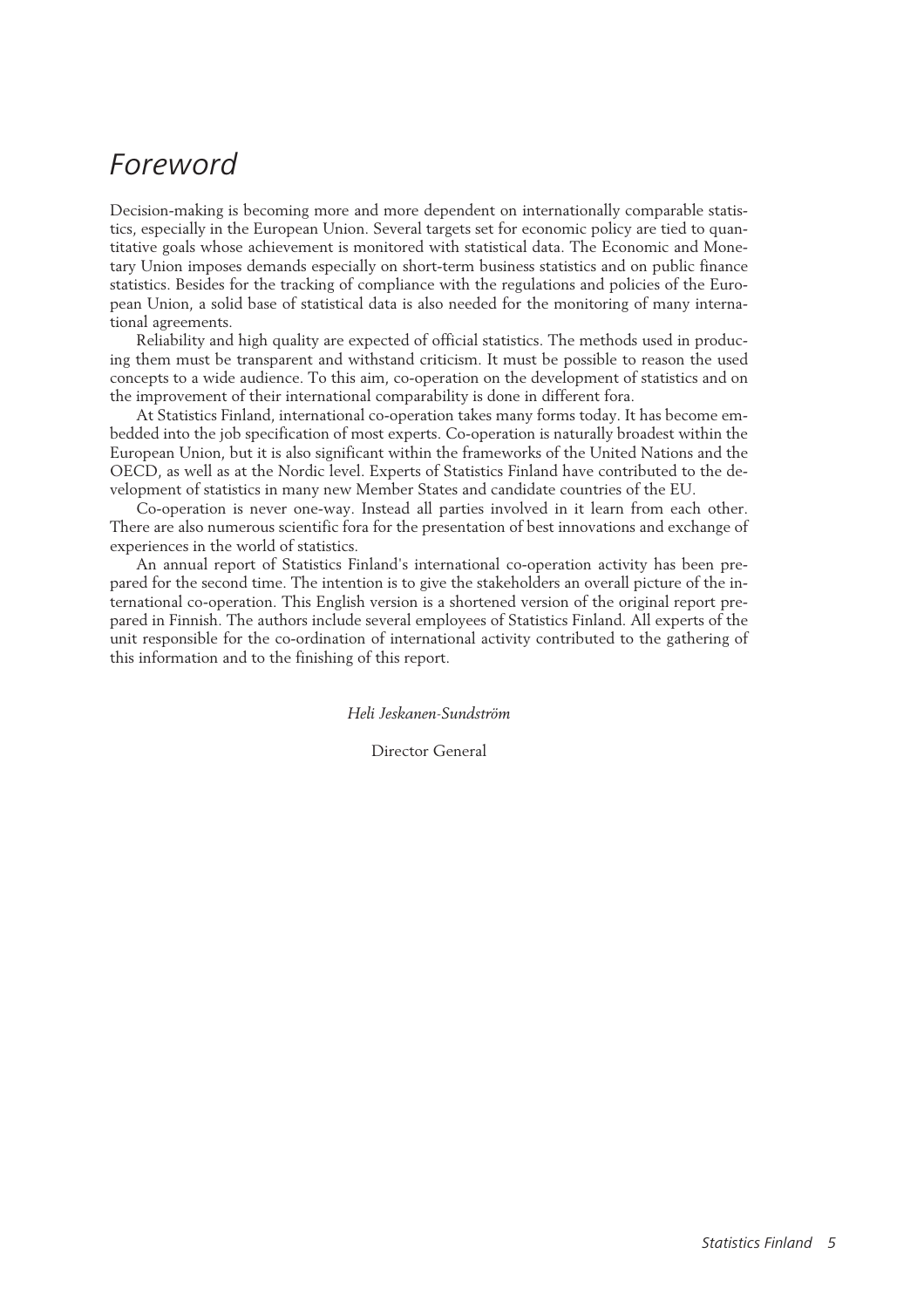## **Summary**

In 2007, the emphasis in the international activities of Statistics Finland was on work within the European Union. Statistics Finland contributed actively to the efforts of the working groups and committees of Eurostat. The Statistical Programme Committee (SPC), comprised of the heads of the national statistical institutes of EU Member States, met four times during the year. Drafting of EU statistical legal acts continued with special focus on the new Regulation on European Statistics and improvement of the governance of the European Statistical System. A total of 22 new legal acts with an impact on Statistics Finland were passed in the field of statistics in 2007 in the European Union. In addition the implementation of the European Statistics Code of Practice was evaluated in Finland in August, and this gave added momentum to reviews of procedures and documentation in Statistics Finland.

Finland has been a member of the United Nations Statistical Commission since 2006, and this ensured that global statistical issues were given prominence. The UN Statistical Commission convened in New York at the turn of February/March. Among the discussed subjects were progress made in the UN's statistical programme in the past year, present status quo of compilation of international statistics on education, advancement of the revision of the System of National Accounts and implementation plans for international classifications of economic activities and products.

The annual Conference of European Statisticians (CES) of the UN Economic Commission for Europe was held in Geneva in June, with an agenda that included demographic and health statistics. The Director General of Statistics Finland was elected Chair of the CES for the next two years.

Statistics Finland participated actively in the work of the Intergovernmental Panel on Climate Change (IPCC) set up by the World Meteorological Organisation and the United Nations Environment Programme. Our expert was in the team of recipients of the Nobel Peace Prize that was awarded to the IPCC in 2007.

The Statistical Committee of the OECD held its fourth session in Geneva in June 2007. The items on the agenda included development of the dissemination of OECD statistics, use of micro data in research and statistics on international trade.

Two fairly extensive international events were organised in Statistics Finland in 2007: a seminar on the theme "Registers in Statistics – Methodology and Quality" in the spring and a meeting of the PC-Axis Reference Group in the autumn. Among co-operation projects, the twinning project in Croatia concerning statistics on public sector financing was nearing completion. Statistics Finland took part in twinning projects managed by other national statistical institutes. It also participated in two consortia, one headed by the German ICON Institute and another by Adetef of France, targeted to bid for new projects. In the summer the consortium headed by the ICON Institute was awarded a project for the upgrading of the statistical system of Turkey, while the one headed by Adetef was awarded a project funded by the World Bank for the development of the statistical system in Ukraine.

Bilateral co-operation continued with the Federal State Statistical Service of the Russian Federation, both with funding for co-operation with neighbouring areas granted by the Finnish Ministry for Foreign Affairs and within the framework of the EU Tacis programme.

As a new opening, preconditions were set up for the participation of experts of Statistics Finland in Finland's development co-operation projects by negotiating a memorandum of understanding with the Finnish Ministry for Foreign Affairs.

Statistical co-operation was fostered by means of visits and meetings. International visitors to Statistics Finland included representatives of managements of statistical institutes of Spain, Latvia, Sweden and Singapore. Paul Cheung, Director of the United Nations Statistical Division, also visited Statistics Finland in May. Statistics Finland hosted a total of 48 international visits to Finland.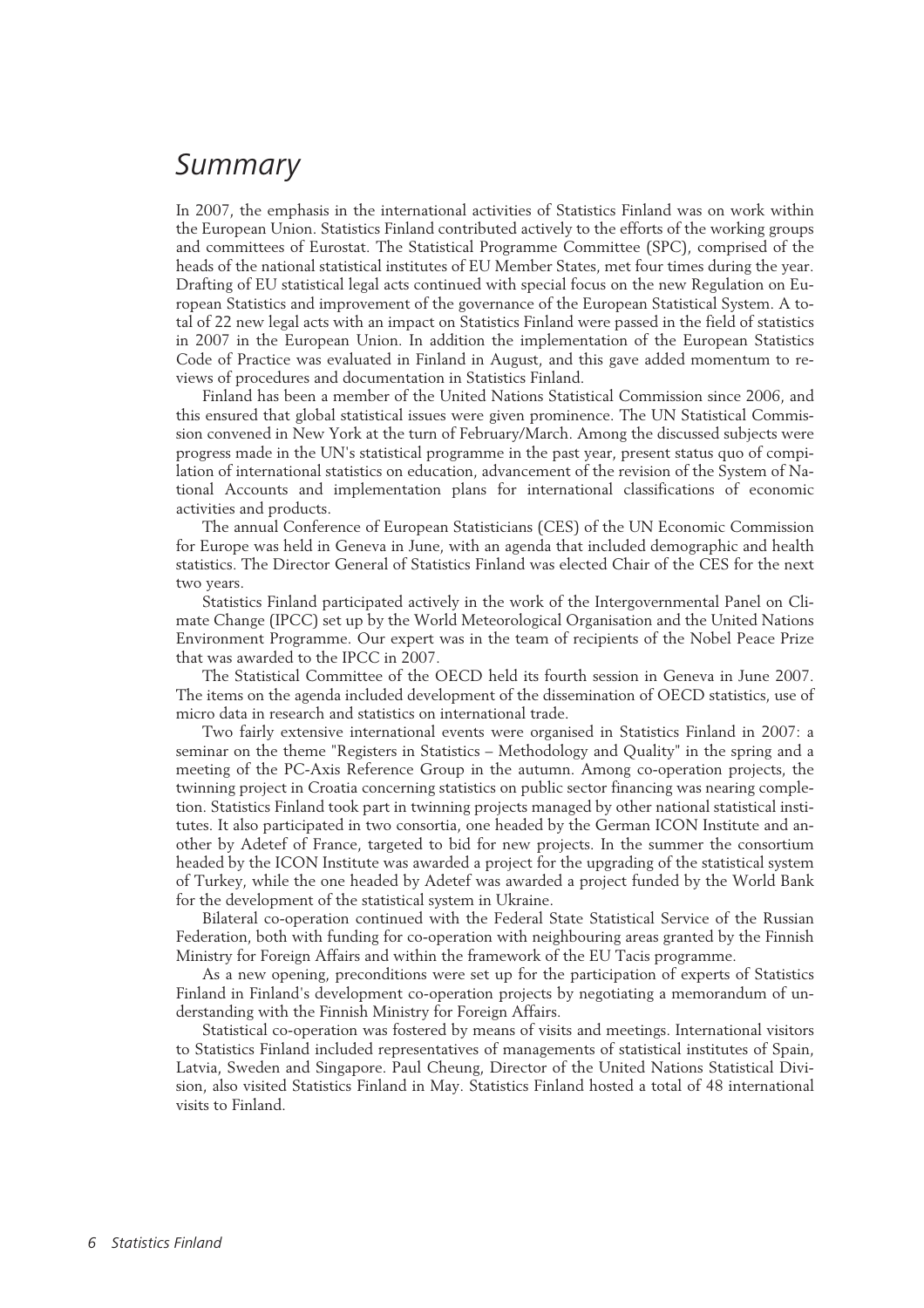## 1 Goals of international activity

According to its vision, Statistics Finland aims to be "a top organisation in its field, recognised nationally and internationally for its high-quality data production and expertise, and for its co-operative and service capacity". International activities at Statistics Finland are steered by the operating policy approved by the management in 2005. Its updating was started in 2007.

The agency's experts and management participate in international co-operation by drafting statements of Finland's position on matters concerning statistics, supplying data, attending meetings, organising seminars and conferences, and by taking care of bilateral co-operation. Many experts of the agency appear on international fora, hold international positions of trust, train experts from other countries, and act as consultants and advisors in international projects. Statistics Finland aims at being among the world's best statistical institutes. It also wants to promote knowledge about Finnish statistical expertise. The underpinnings for its mode of operating are consistency, continuity and reliability.

These days, the work of most experts includes tasks connected with international co-operation. The International Affairs Unit located in the Secretariat of the Director General is responsible for the co-ordination of international statistical co-operation both at Statistics Finland and in broader contexts, and for the preparation of strategic comments and issuance of practical guidance. It also has the task of assisting the Director General in preparations for top management level meetings. The International Affairs Unit is also responsible for the administration of Statistics Finland's international consulting projects.

## 2 Co-operation within the European Union

### 2.1 General

Statistics Finland has contributed within its resources to the preparation of statistical legislation in the European Union both in the Council Working Party on Statistics and in numerous Eurostat working groups on the development of statistics. The ultimate objective is to make it possible to satisfy the information needs of the European Union by matching them as well as possible with national needs so that data suppliers' response burden is not unreasonably increased.

National co-ordination of EU matters and Finland's positions concerning them are the responsibility of the statistical co-operation group on EU affairs set up by the Ministry of Finance. The group has been working since 1996. The chair and the secretary of the group are from Statistics Finland, and its members represent the Prime Ministers' Office and key ministries and authorities from the point of statistics. In 2007 the group met four times and discussed new Commission proposals for statistical legal acts of the European Parliament and of the Council. The group addressed new proposals also by means of written procedure.

Eurostat's Statistical Programme Committee (SPC), comprised of heads of national statistical institutes, met four times in the course of 2007. Among the items discussed at the meetings were the legal basis of the ESS, implementation strategy for SDMX, future of the SNA and diverse aspects of the HICP, including treatment of owner-occupied dwellings. Several new proposals for legal acts of the European Parliament and of the Council were also under consideration, as well as a number of the Commission's implementing regulations in the field of statistics. In the autumn there was lively debate in the SPC especially about the draft for a regulation of the European Parliament and of the Council on Community Statistics.

The Director General of Statistics Finland acted as Chair of the Partnership group Task Force II on Statistical Challenges of the European Statistical System. She also participated in meetings of the Partnership Group of the SPC in this capacity in 2007.

The Conference of Directors General of National Statistical Institutes (DGINS) is held annually for the purposes of advancement of development of statistical systems and identification of future statistical needs. In 2007, the conference was held in Budapest under the following theme of globalisation and statistics: "The ESS response to globalisation – are we doing enough?"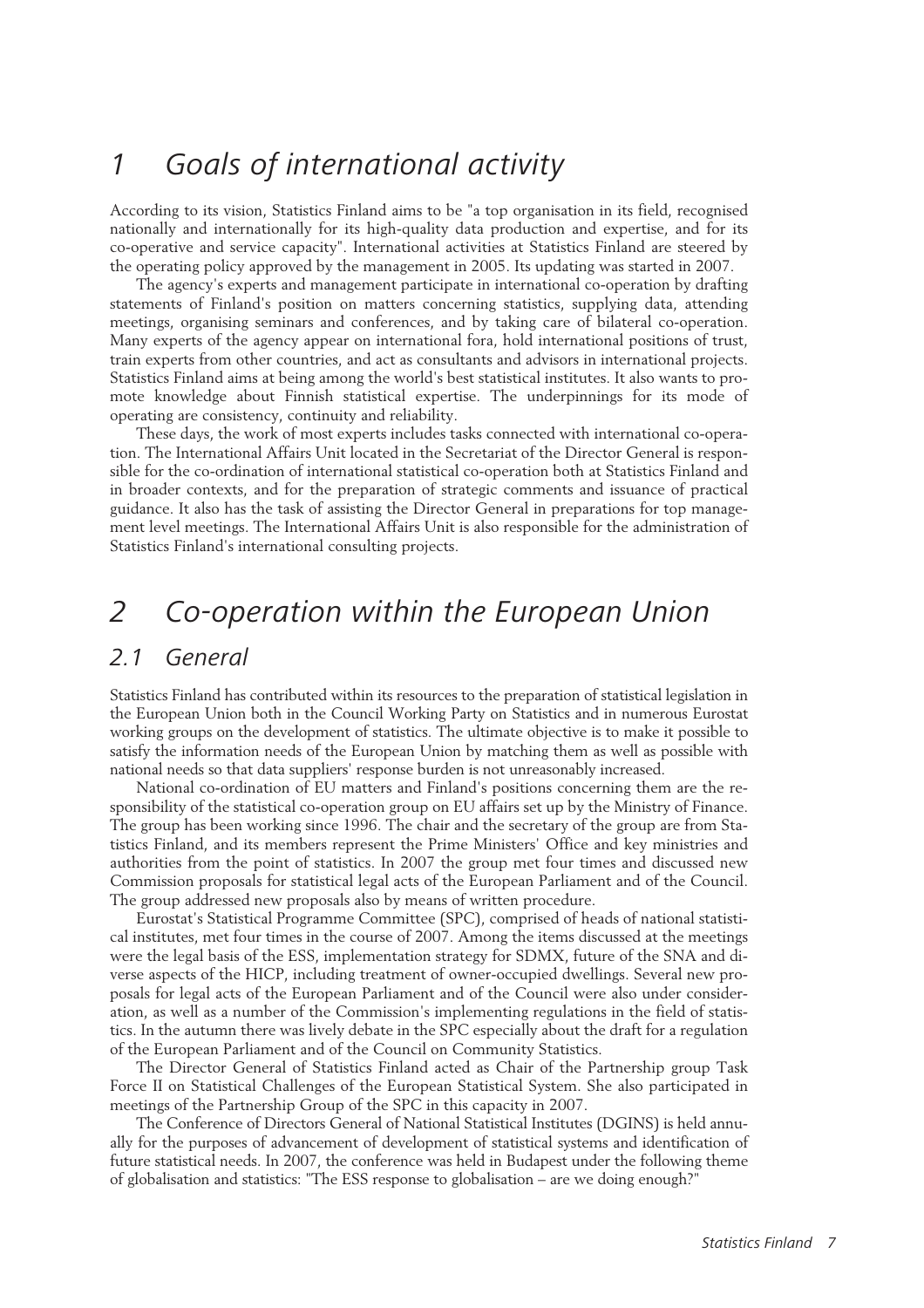### 2.2 Legislative work

Most statistics are legislatively or otherwise tied to the dictations of EU policies. In 2007, the number of adopted regulations with direct impact on Statistics Finland was 22. Of these, 14 were Regulations or Decisions of the Commission, six Regulations of the European Parliament and of the Council and two Directives or Decisions of the European Parliament and of the Council.

New Commission proposals for statistical regulations are discussed at the expert level in the Council Working Party on Statistics. In 2007, the Working Party on Statistics met nine times both during Germany's Presidency in the first half of the year and during Portugal's Presidency in the latter half of the year. The Working Party considered 24 regulation proposals in the course of the year. The proposals discussed included the Community's Statistical Programme for 2008–2012, the Modernisation of European Enterprise and Trade Statistics (MEETS) programme, statistics on health, education and lifelong learning, population and housing censuses, energy statistics, and the proposal for a new Regulation on Community Statistics.

### 2.3 Participation in expert groups of the European Commission

#### 2.3.1 Areas and initiatives

Eurostat's Working Group on ESS Programming and Co-ordination discussed the Statistical Programme of the Commission for 2008 in June 2007. At the meeting Member States made proposals for amendments to the programme. Finland, too, proposed several amendments, most of which were approved.

In the area of *Population Statistics,* Statistics Finland participated in Eurostat's working group on Education and Training Statistics and in its sub-groups, the working group on Statistics on Crime and Criminal Justice, and in the working group on implementing rules of the INSPIRE Directive (EU directive on geographical information). Statistics Finland had a strong presence at a joint meeting of national statistical institutes and map agencies thanks to its map grid data, Nordic co-operation and project initiative. Statistics Finland's Population Statistics Department also acted as the contact point for the European Commission's European Migration Network (EMN). Likewise, the agency participated in the activity of the Women in Science (WiS) group which was making preparations for the "She Figures" data collection due in 2008.

In the area of *Social Statistics* Statistics Finland contributed actively to the work of the task force on the updating of implementing rules for the second round of the Harmonised European Time Use Survey (HETUS). Basing on Finland's proposal, the task force made a decision to adopt a more abridged classification of time use than in the previous survey round. Some countries intend to conduct the new survey round already in 2008.

In the area of *Statistics on Prices and Wages* Finland continued as Group Leader of the Northern Group in the project on Purchasing Power Parities (PPP). Finland participated in the steering group of the CENEX development project concerning treatment of quality changes in the Harmonised Index of Consumer Prices.

In the area of *Economic Statistics*, the agenda of the working group on national accounts included updating of the SNA93 and, in particular, revision of the ESA. Issues relating to statistics on the public sector were discussed in several Eurostat working groups and task forces.

In the area of *Business Statistics* Eurostat proposed the establishment of a strategic group for closer defining of, among other things, the MEETS programme. Finland seconded this proposal. Statistics Finland participated in the steering group on the establishment of the EuroGroups register for multinational enterprise groups. The establishment of the register at Eurostat is connected with the entry into force of the regulation on business registers. Finland participated in the Eurostat working group on short-term business statistics which decided that publishing of data on import prices, the last one of the Principal European Economic Indicators, would be started at the EU level. A report was completed for the European Parliament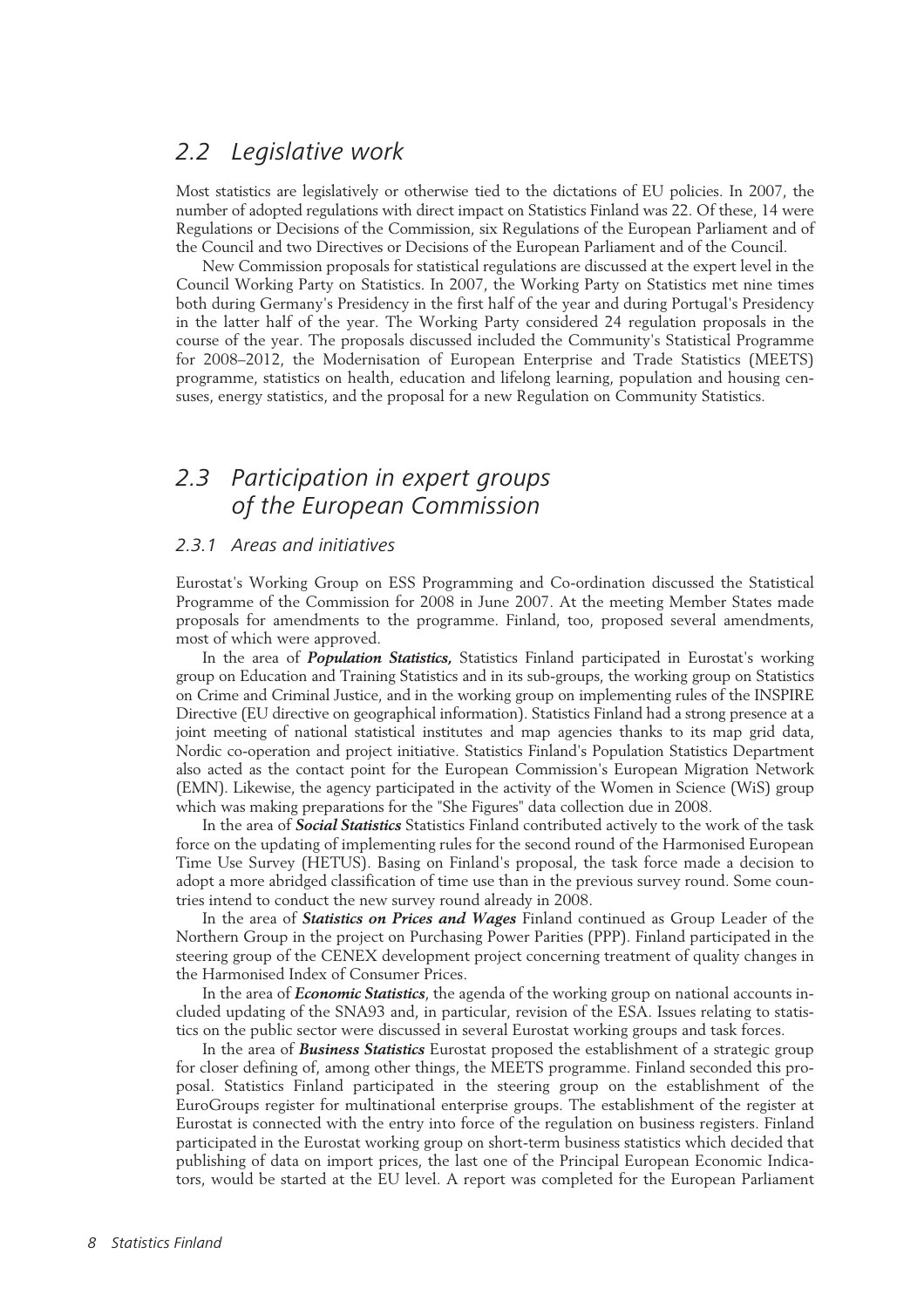about the advantages, costs and respondent burden of short-term statistics. The working group on information and technology indicators was preparing a Commission report about the implementation of the decision concerning information and technology statistics.

The chemicals sub-group of the working group on *Environmental Statistics* considered a method developed by Eurostat for the calculation of indicators to monitor the chemicals policy. The costs of the controversial regulation concerning chemicals, or REACH, will be enormous, so monitoring of its effects is important. As the host country of the European Chemicals Agency the regulation has special significance to Finland.

Statistics Finland contributed to the work done within the EU system for the monitoring of the United Nations Framework Convention on Climate Change and of the Kyoto Protocol.

*Information technology and development work on classifications:* Statistics Finland attended meetings of Eurostat's Local Co-ordinators working group in which addressed subject included plans for further development of the tools offered by Eurostat for electronic data transmission. In addition, the agency participated in meetings of the Statistics Open Standards (SOS) collaboration group considering a common model for operational and IT architecture, in the Management of Statistical Information Systems (MSIS), and Statistical Data and Metadata Exchange (DMX) meetings jointly organised by Eurostat and the OECD, and in a special Eurostat working group making preparations for the development of a new socio-economic classification. Eurostat meetings of IT directors of national statistical institutes (ITDG) focused strongly on data exchange between Member States and Eurostat.

*Dissemination and publishing of data:* Statistics Finland contributed actively to the development of dissemination channels for statistical data and related meetings and task forces on e.g. XML publishing, and to the implementation of the ESDS service in the European information service network.

#### 2.3.2 Participation in EU meetings

Within the framework of EU co-operation Statistics Finland attended a total of 241 meetings or expert seminars abroad.

Statistics Finland had representatives in approximately 130 statistical committees, working groups, task forces and sub-groups, mainly of Eurostat but also of other directorates-general of the European Commission. Trips related to co-operation within the EU numbered 307, accounting for 50 per cent of all business trips made abroad. The number of trips made to meetings related to EU co-operation diminished by approximately 12 per cent from 2006. The higher number of trips in the previous year was due to Finland's Presidency period.



#### **Participation in meetings and expert seminars within the framework of EU co-operation by department in 2007**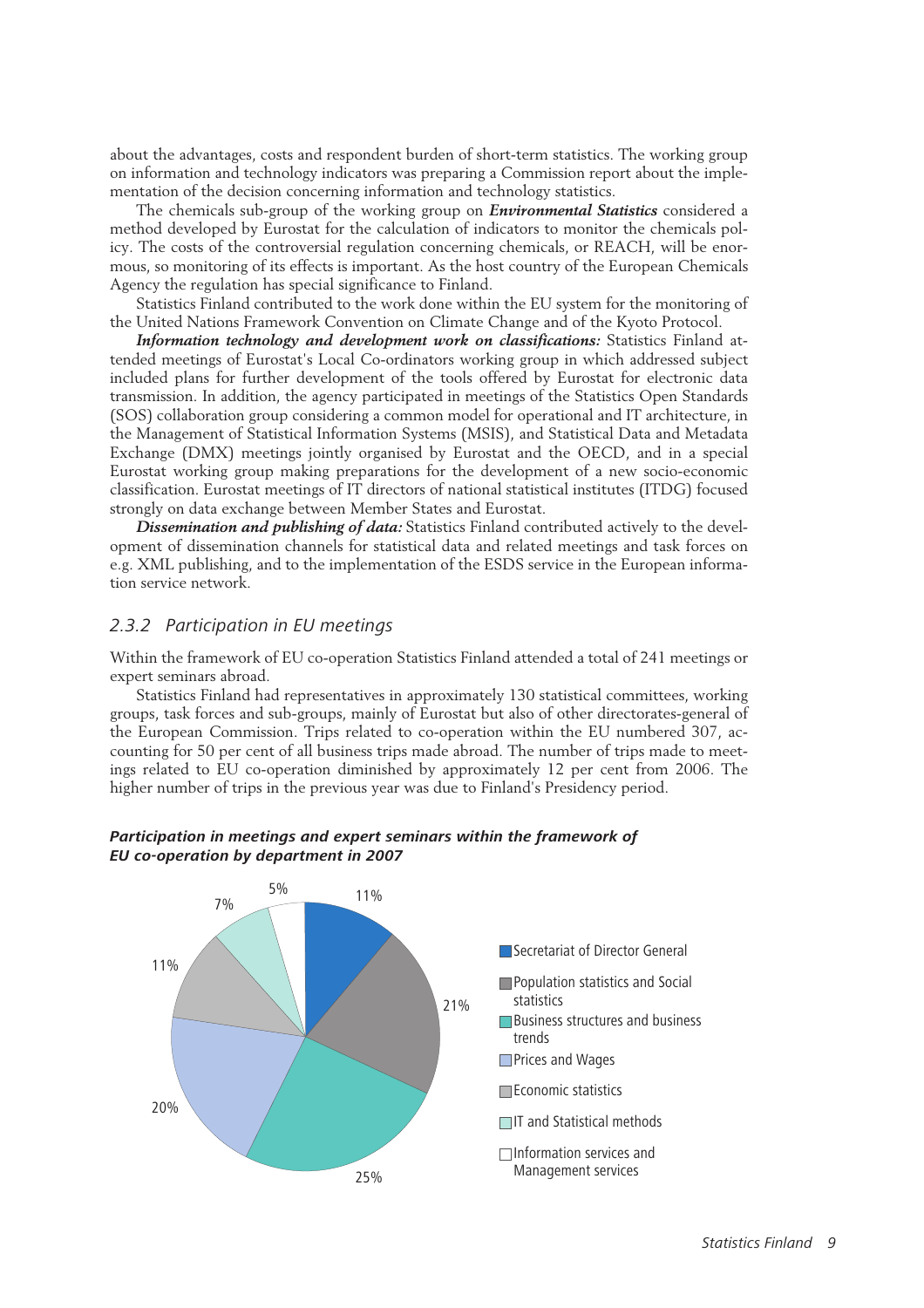### 2.4 Peer review of implementation of European Statistics Code of Practice at Statistics Finland

A peer review of the implementation of the European Statistics Code of Practice at Statistics Finland was conducted between 8 and 10 August 2007.

The Code of Practice defines 15 principles for statistics within the European Statistical System. Their objective is unification of procedures and improvement of quality. They are based on the Fundamental Principles of Official Statistics adopted by the United Nations Statistical Commission and are consistent with the quality criteria of Official Statistics of Finland.

The review at Statistics Finland focused on the principles of professional independence, mandate for data collection, adequacy of resources, quality commitment, statistical confidentiality, impartiality and objectivity, and accessibility and clarity of data.

A self-evaluation national statistical institutes had made using paper questionnaires in 2005 formed the basis for the peer review that was conducted in 2007 in which representatives from other countries and Eurostat evaluated the performance of each country in implementing the Code of Practice.

The team that conducted the peer review at Statistics Finland was chaired by Ulrike Rockmann from Germany and its members were Petra Kuncová from the Czech Republic and James Whitworth from Eurostat. Approximately 40 representatives of Statistics Finland's stakeholders and about 30 employees of Statistics Finland participated in the review.

At the general level the results from the review were quite positive. Implementation of the principles was assessed with a scale of four grades: "fully met", "largely met", "partly met" and "not met". For 29 of the 35 reviewed operating principles Statistics Finland received the grade "fully met" and for six the grade "largely met".

Basing on the findings of the review Statistics Finland is among the best national statistical institutes in Europe as far as implementation of the Code of Practice is concerned.

Statistics Finland received a fully positive assessment about implementation of the principles concerning mandate for data collection, adequacy of resources and statistical confidentiality.

The review team would have liked to have seen a clearer mention of professional independence in the Finnish Statistics Act. Likewise, they would have liked to have seen more external evaluations of Statistics Finland's statistics, and guidelines for assessing the mutual significance of different factors of quality, such as timeliness and reliability. The team wished to see more metadata on Statistics Finland's website and better instructions on how to access preliminary data from statistics. The team pointed out that special commissions undertaken for individual customers should be made public.

In the team's opinion, exemplary practices at Statistics Finland included network of quality managers, participation in the Finnish Quality Award competition, Statistics Finland's internal quality award competition, guidelines concerning correction of errors, transparent management style, eCourse in Statistics on the website, and visits of parliamentary groups to the agency.

The review team and Statistics Finland compiled jointly a list of improvement actions by principle. The list contains both ongoing and upcoming development projects whose progress is to be monitored annually. Examples of the improvement actions include improvement of the efficiency of quality work, support for the introduction of the Code of Practice throughout the national statistical system, facilitation of easier online use of micro data, development of an online data service that covers all official statistics.

#### 2.5 Research co-operation

Statistics Finland took part in the activity of Eurostat's EPROS (European Plan for Research in Official Statistics) working group. In 2007, Statistics Finland was also represented in the EPROS Task Force on the monitoring and establishing of opportunities for participation in the European Union's Seventh Framework Programme in the area of official statistics. Statistics Finland acted as the Task Force rapporteur when it concluded its work in December 2007.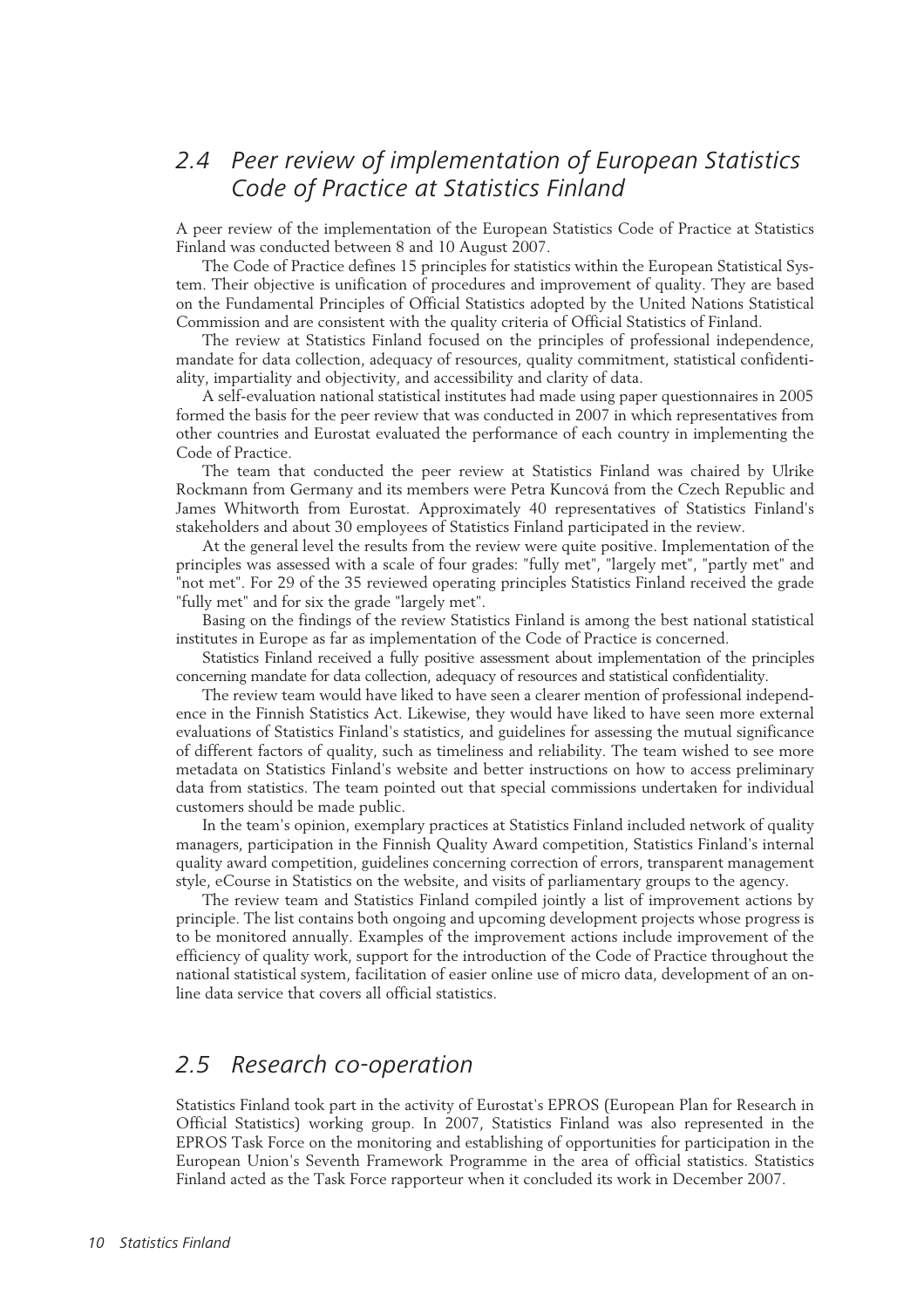Within the European Union's Sixth Framework Programme (FP6), Statistics Finland participated in two joint projects in 2007, namely KEI (Knowledge Economy Indicators: Development of Innovative and Reliable Indicator Systems) and EU KLEMS, Productivity in the European Union: A Comparative Industry Approach [capital (K), labour (L), energy (E), intermediate inputs  $(M)$ , services  $(S)$  = KLEMS].

In 2007, Statistics Finland submitted an application for two FP7 projects, namely AMELI (quality and extension of the Laeken indicators to small areas) and SMILE (sustainable development/future prognosis programme).

Both are at the negotiation stage and will probably commence in 2008.

## 3 Nordic co-operation

Since 1992, the Nordic national statistical institutes have defined and financed their statistical co-operation themselves. It consists mainly of exchange of good practices and a few joint projects. For example, a joint project for the promotion of automatic data capture, in which the data content of accommodation statistics is defined identically in all Nordic countries, was launched in May 2007. In the course of 2007, Statistics Finland completed a preliminary structural description for the automated data capture system.

Each Nordic country in turn co-ordinates the co-operation by acting as the chair country for a calendar year at a time. Once a year the heads of the Nordic statistical institutes meet for a day to discuss three to four topical issues and agree on co-operation. A wider meeting of the heads is held once every three years to coincide with the Nordic statistical meeting that is also held every three years. Year 2007 was such a year. The chairing country was Iceland and both meetings were held there, the large statistical meeting in Reykjavik and the meeting of the heads in Egilsstaðir. The general theme of the Reykjavik meeting was statistical measurement problems and it was attended by over 300 participants from all Nordic countries. Items on the agenda of the meeting of the heads in Egilsstaðir included standardisation of processing and working tools, systems of social statistics, the European Statistics Code of Practice, development of personnel and utilisation of Nordic resources.

Nordic contact networks of experts have been set up which include representatives from each Nordic country. In 2007, there were 42 such networks. Both the heads and the experts meet each other in connection with other international meetings organised by e.g. Eurostat.

### 4 Co-operation within the OECD

Statistics Finland participates actively in the statistical development work of the OECD. The co-operation in the field of statistics mainly takes place in the working groups of the organisation's Statistics Directorate. There is also co-operation with some other directorates, above all the Directorate for Science, Technology and Industry, and the Directorate of Education. Statistical co-operation at the OECD is co-ordinated by the Committee on Statistics founded in 2004. It held its fourth meeting in Geneva in June 2007. The items on the agenda included development of the dissemination of OECD statistics, use of micro data in research and statistics on international trade. In addition, the OECD presented its Programme for the International Assessment of Adult Competencies (PIAAC) and progress made in the SDMX project. The Director General of Statistics Finland was member of the Bureau of the OECD Committee on Statistics in 2007.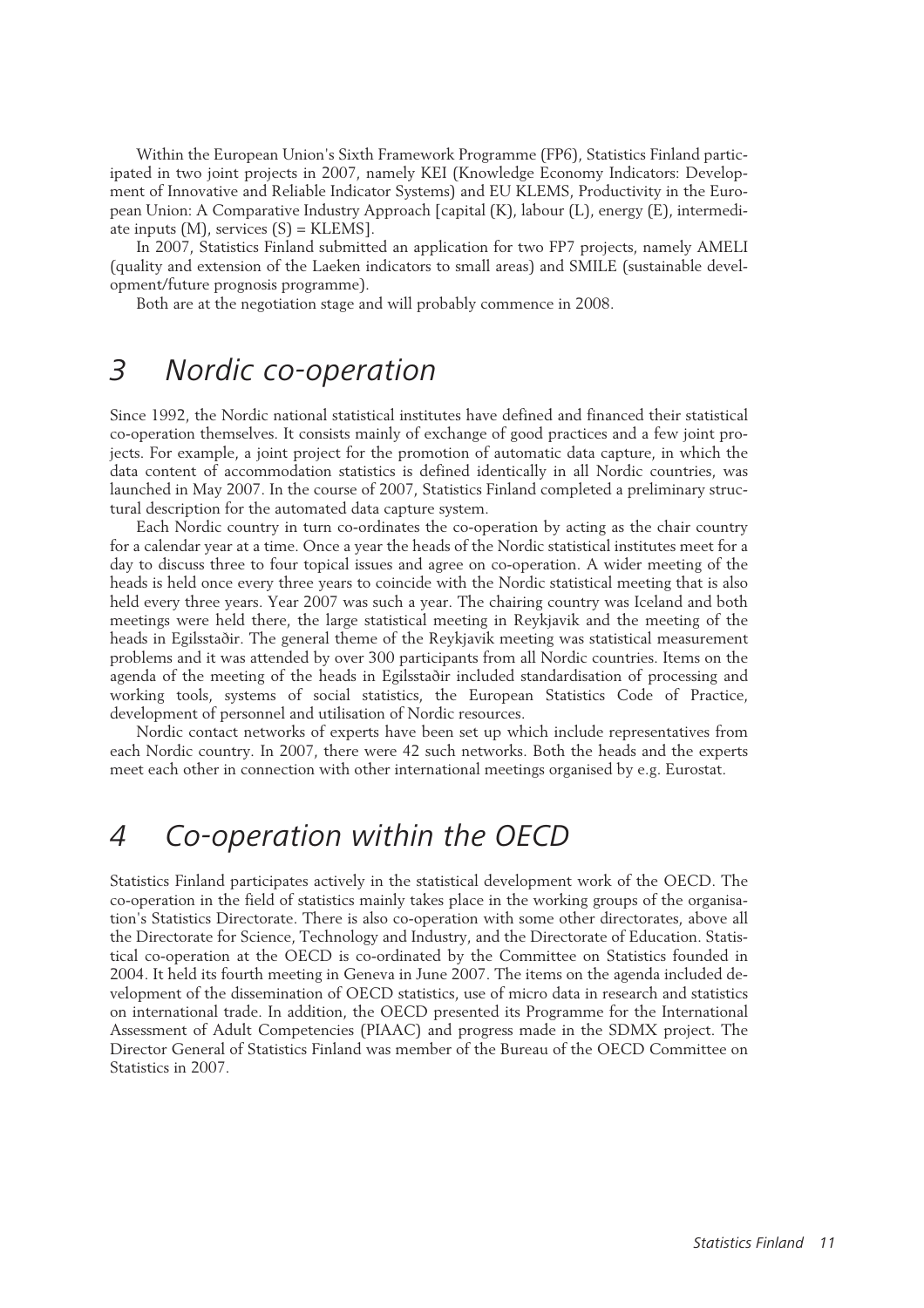### 5.1 Statistical Commission

Finland is member of the UN's Statistical Commission over the 2006–2009 period and on the rotation principle represents all Nordic countries.

In 2007, the thirty-eighth session of the UN's Statistical Commission was held in New York at the turn of February/March and the items on its agenda included progress made in the UN's statistical programme over the year, present state and problems of international statistics on education, advancement of the revision of national accounts and implementation plans for revised international classifications of economic activities and products. In addition, the meeting agreed about future actions and co-ordinated the activities of international organisations. The session was preceded by seminars organised in celebration of the 60th anniversary of the Statistical Commission. The topics of the seminars were development of national statistical systems, and future of the Statistical Commission and a global statistical system.

### 5.2 United Nations Economic Commission for Europe – **UNFCF**

The Conference of European Statisticians (CES) held its plenary session in Geneva in June 2007, with for instance population and health statistics on the agenda. Two seminars were organised in connection with the meeting. The topic of the first seminar to which Finland contributed a paper was improvement of the efficiency and productivity of statistical offices. The second one was held under the theme of "Measurement of capital – beyond traditional measures". To this seminar Finland contributed a paper on the measurement of social capital.

The work of the CES is steered by a Bureau which, in addition to its Chair, consists of seven Vice-chairs. In June 2007, the Director General of Statistics Finland was elected Chair of the CES for a two-year term. The Bureau of the CES meets twice a year. In 2007, it met in Geneva in February and in Helsinki in October. The CES Bureau has an important role as co-ordinator of the programmes of international organisations. The Statistical Division of the ECE which acts as Secretariat to the CES maintains a database of the statistical programmes of international organisations.

### 5.3 Other co-operation within the UN

The Director General of Statistics Finland acted as Chair of the Governing Board of the UNESCO Institute for Statistics in the 2006 to 2007 period. She has been Member of the Board since 2004. Basing on the lines of the UNESCO General Conference, the Board defines the UIS policy, approves its yearly programme and budget, steers and prioritises development activities, considers the Institute's annual and other reports, submits an annual report on the activities of the UIS to UNESCO's Executive Board and General Conference and makes recommendations to UNESCO's Secretary General for appointments to the post of Director of the UIS.

Statistics Finland has been participating actively in the work of the Intergovernmental Panel on Climate Change (IPCC) set up by the World Meteorological Organisation and the United Nations Environment Programme. The expert of Statistics Finland, Ms Riitta Pipatti, was in the team of recipients of the Nobel Peace Prize that was awarded to the IPCC in 2007. Review of Finland's National Inventory Report for 2006 required by the Kyoto Protocol was also conducted in May.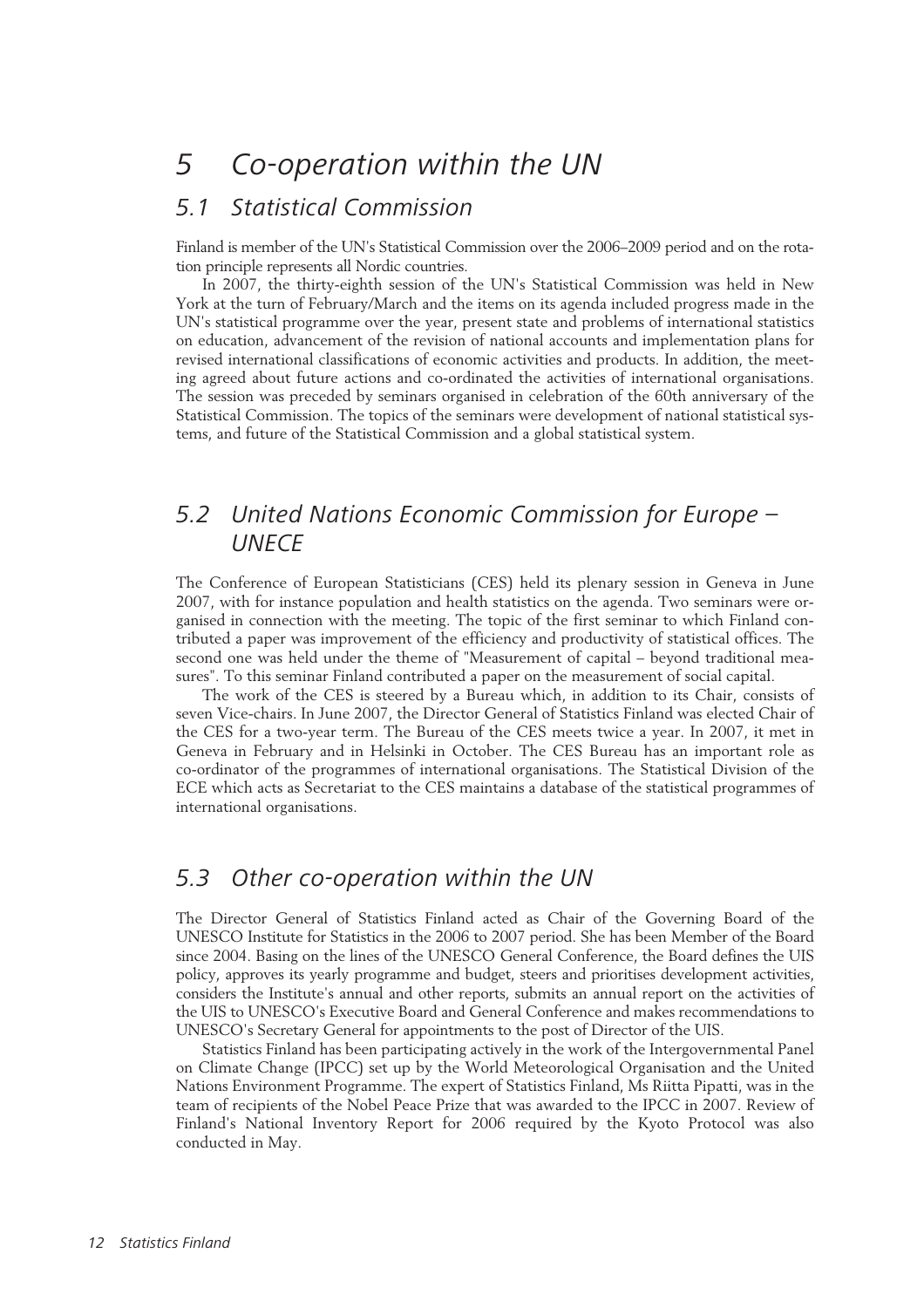## 6 Other international co-operation

From the perspective of Statistics Finland the main international scientific organisations are the International Statistical Institute (ISI) and its various sections, mainly the International Association for Official Statistics (IAOS), the International Association for Survey Statisticians (IASS), the International Association for Statistical Education (IASE), and the International Association for Research in Income and Wealth (IARIW). The 56th Session of the ISI was held in Lisbon in August. A representative of Statistics Finland was elected one of the Vice-Presidents of the Council of the IASS for the 2007–2009 term. The second Baltic-Nordic Conference on Survey Sampling (BANOCOSS 2007) was organised jointly with the Finnish Statistical Society in June. The conference was attended by 65 delegates.

Carl-Eric Särndal, Professor Emeritus at the University of Montreal, who acts as permanent methodological consultant to Statistics Finland, visited Statistics Finland twice during 2007 for a total duration of approximately two weeks.

Experts of Statistics Finland gave presentations at international conferences, including the 56th Session of the ISI, and produced articles on statistical methodology, and on social and economic statistics that were published in internationally peer reviewed scientific journals. Finland contributed actively to work on the promotion of statistical literacy and user skills and Statistics Finland's expertise was also utilised in this context. Three English-language doctorate theses on subjects relating to economics and statistical science were published in Statistics Finland's Research Reports series in 2007.

### 6.1 Bilateral co-operation

Statistics Finland has active bilateral co-operation with the national statistical institutes of other countries. Exchange of experiences and benchmarking reviews between similar countries are beneficial to both parties.

In 2007, Statistics Finland hosted visits from the managements of the national statistical institutes of Spain, Latvia, Sweden and Singapore, and of the UK's Office for National Statistics, as well as from Paul Cheung, Director of the United Nations Statistical Division, in connection with the seminar organised in May on the use of registers in statistics. In addition, a delegation came in February from the Netherlands to study strategic planning at Statistics Finland. The management of Statistics Finland made a visit to the Netherlands in October to discuss renewal of the statistical process, modernisation of economic statistics, human resources issues and quality work.

In May, Statistics Finland and Statistics Sweden published jointly the results from a benchmarking study of the statistical systems in the two countries. The study showed that the Swedish and Finnish statistical systems have many similarities but also differences, especially in the exploitation of registers and administrative sources, free-of-charge dissemination of statistics and centralisation of the production of official statistics.

### 6.2 International events at Statistics Finland

During 2007, Statistics Finland organised two fairly large international events. A seminar was held between 21 and 23 May 2007 on the theme of "Registers in Statistics – methodology and quality". In addition to Finnish participants the seminar was attended by 65 persons from 26 countries. In spite of the grown size of the seminar, the arrangements ran smoothly.

A meeting of the PC-Axis International Reference Group was held at Statistics Finland from 5 to 7 September 2007. The PC-Axis International Reference Group is an annual three-day meeting of developers and user of the PC-Axis software family. Approximately 60 persons representing the national statistical institutes of around 20 countries, as well as some other organisations that use this product family, such as the UN, attended the meeting. The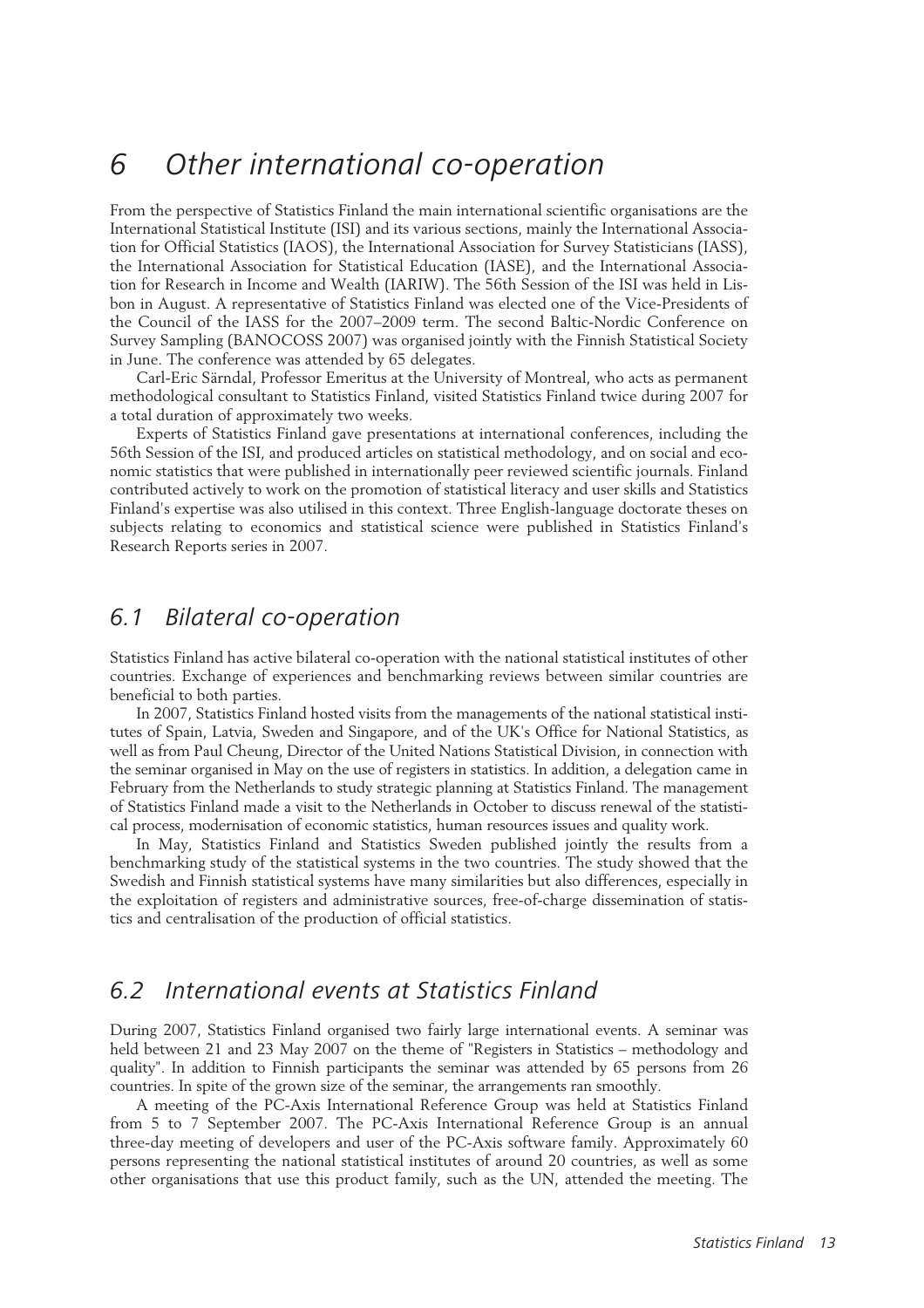meeting discussed recent product development initiatives and selected from them priorities for implementation during the coming year.

## 7 Export of statistical expertise

Statistics Finland and other agencies compiling official statistics in Finland are expert organisations that have amassed considerable amounts of competence and know-how for which demand exists even internationally. The efforts of the UN, the OECD, the World Bank, the IMF and the European Union aimed at harmonised development of official statistics provide a platform for the exporting of expertise from countries with highly developed statistical systems to countries with less developed ones. This is also the objective of bilateral co-operation with many countries.

For Finland, where appropriations for development aid have up to now not been allocated for statistical projects, programmes of the European Union have formed the backbone for international consulting with the exception of activities in the immediate neighbouring areas, which has been funded by the Finnish Ministry for Foreign Affairs. As a rule, the aim at Statistics Finland is that costs arising from international consulting are covered with external funding.

International consulting activities are administered by the International Affairs Unit. It spent approximately 30 per cent of its resources on this task in 2007. However, consulting activity relies heavily on the inputs of experts from Statistics Finland's other departments, and in 2007 these totalled 2.3 staff-years. There was less activity than in the year before because of e.g. delayed starts of projects and reduced need for consulting in new EU Member States.

Statistics Finland participated in the co-ordination meetings of international consulting and training projects within the frameworks of the Paris 21 Consortium and Eurostat's management group on respective funding programmes.

During the reviewed year Statistics Finland had joint consulting activities especially with the national statistical institutes of Germany and Denmark, and with certain private organisations.

As in the years before, the Finnish Ministry for Foreign Affairs continued to fund bilateral co-operation with Russia within the framework of its programme on co-operation with neighbouring areas. Possibilities for the allocation of development aid appropriations for statistical projects were investigated in the course of the year. A memorandum of understanding defining co-operation principles with view to possible future projects was agreed with the Finnish Ministry for Foreign Affairs.

#### 7.1 Croatia

Statistics Finland's two-year twinning project on public sector finance statistics which started at the Croatian statistical institute in 2006 was one of the points of focus during 2007. In addition to the long-term resident twinning adviser, around ten short-term experts from Statistics Finland and some from Statistics Denmark and Statistics Sweden have worked on the project.

The main goals of the project include signing up of a co-operation agreement between the Croatian Ministry of Finance, the Central Bureau of Statistics and the Bank of Croatia about the division of responsibilities in data exchange and compilation of statistics on public sector financing in compliance with the ESA95. Other goals are maintenance of classification of sectors, as well as commencement of the production processes proper of the statistics and checking of the methodology used for the Excessive Deficit Procedure (EDP). The project has included practical training and development of information systems for national accounts. Representatives from all three Croatian co-operative organisations made three study visits to Finland and Denmark. Co-operation between the three main Croatian partners has solidified as the project has progressed.

Preparations have been made during the current year for participation in two new twinning projects managed by Germany and Denmark at the Central Bureau of Stastistics of Croatia. These projects will commence toward the end of the year. Their aim is to further the compliance of Croatian statistics with the requirements of EU legislation. Experts of Statistics Finland in various fields will participate in both projects.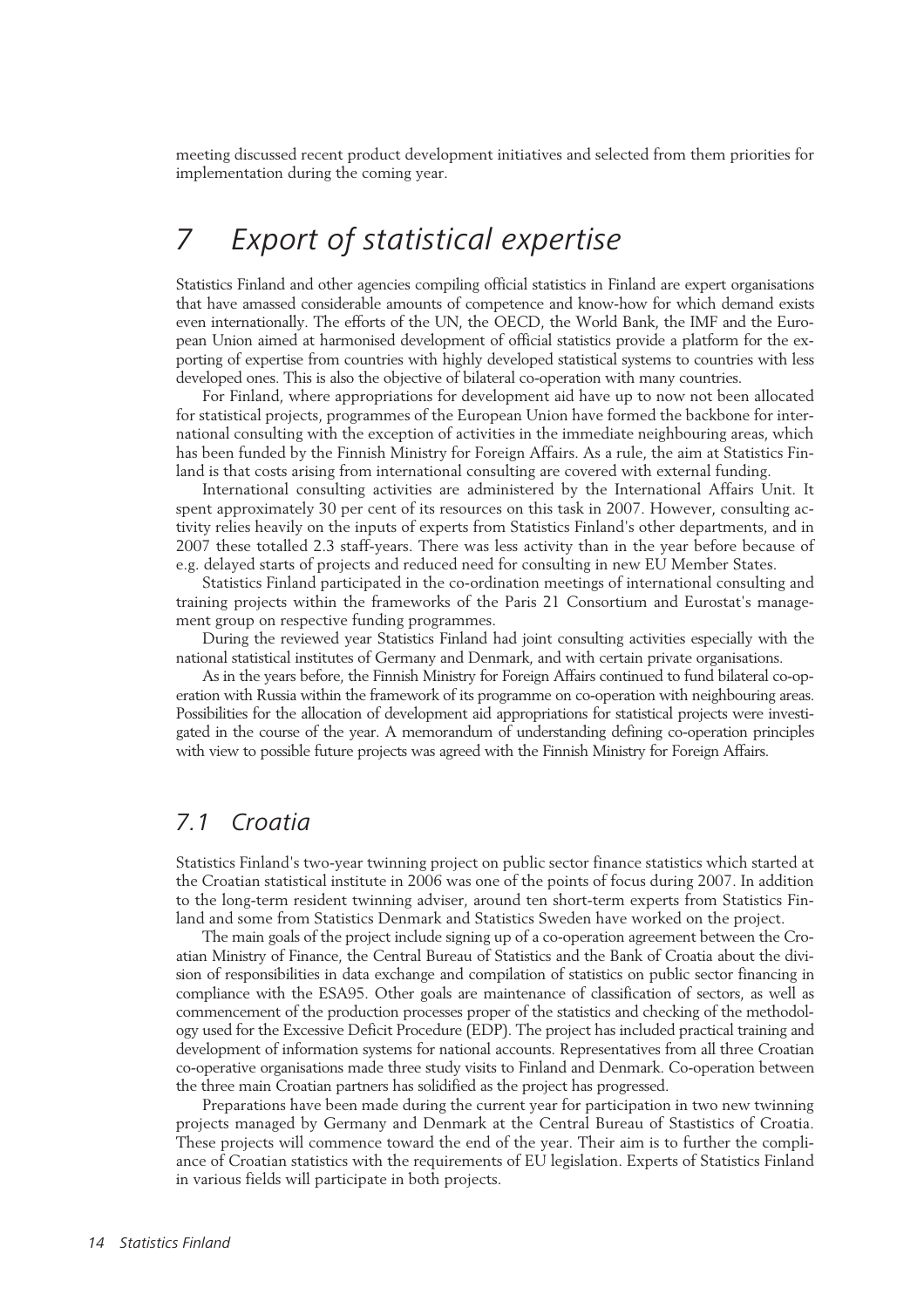### 7.2 Russia

Co-operation with the Federal State Statistics Service of the Russian Federation was done both with funding for neighbouring areas granted by the Finnish Ministry for Foreign Affairs and within the Tacis programme of the European Union.

Bilateral co-operation with Russia has now continued for more than a decade in the field of statistics. It is based on a framework agreement between Finnish and Russian statistical authorities and on two-yearly detailed project plans. Three study visits were made to Statistics Finland and five missions to Russia in 2007. The areas of the co-operation were:

- Environmental statistics, especially those on greenhouse gas emissions and environmental protection costs
- National accounts, especially institutional sectors and statistics on national wealth
- Producer prices in construction
- Structural business statistics
- Quality issues: processes of the national statistical service, European Statistics Code of Practice, professional ethics in statistics
- Classifications: NACE and CPA
- Development of data collection methods, processes and dissemination.

Within the EU's Tacis programme, the project concerning consumer prices and the EU's Harmonised Index of Consumer Prices was successfully concluded with the Federal State Statistical Service of the Russian Federation. The project produced conversion keys between the classification codes of the Russian national consumer price index and the HICP/COICOP, recalculated the Russian consumer price index for the period between 2004 and November 2007 by the 12 main headings of the COICOP, distributed information about the calculation methods of the EU's consumer price index and translated items of EU legislation relating to the consumer price index into Russian.

Statistics Finland also participated in a Tacis project on business registers in Russia. The project was managed by the Federal Statistical Office of Germany.

### 7.3 Turkey

In the spring Statistics Finland participated in the submission of a bid for a tender on Upgrading the Statistical System of Turkey, USST 2. The tender was awarded to a consortium lead by the ICON Institute and with Statistics Finland and the national statistical institutes of Germany, Sweden, Denmark, the Netherlands, Lithuania and the Czech Republic as its members. The inception phase of the project was concluded at the turn of 2007/2008, to be followed by the implementation phase. The project is due for completion by the end of April 2009. The areas where Statistics Finland will offer its expertise include business registers, business statistics, population statistics and environmental statistics.

Representatives from Turkey also visited Statistics Finland to study Finnish statistics on public sector financing, and balance of payment and input-output statistics.

### 7.4 Ukraine

The World Bank has granted Ukraine a loan of five million dollars for the development of statistics. A consortium led by French Adetef and in which Statistics Finland is also a member was awarded the tender to implement the project. According to the consortium's internal division of tasks, Statistics Finland will be principally responsible for environmental and energy statistics, but will also offer its expertise on a smaller scale in other areas. The project is due to run and be completed during 2008 and 2009.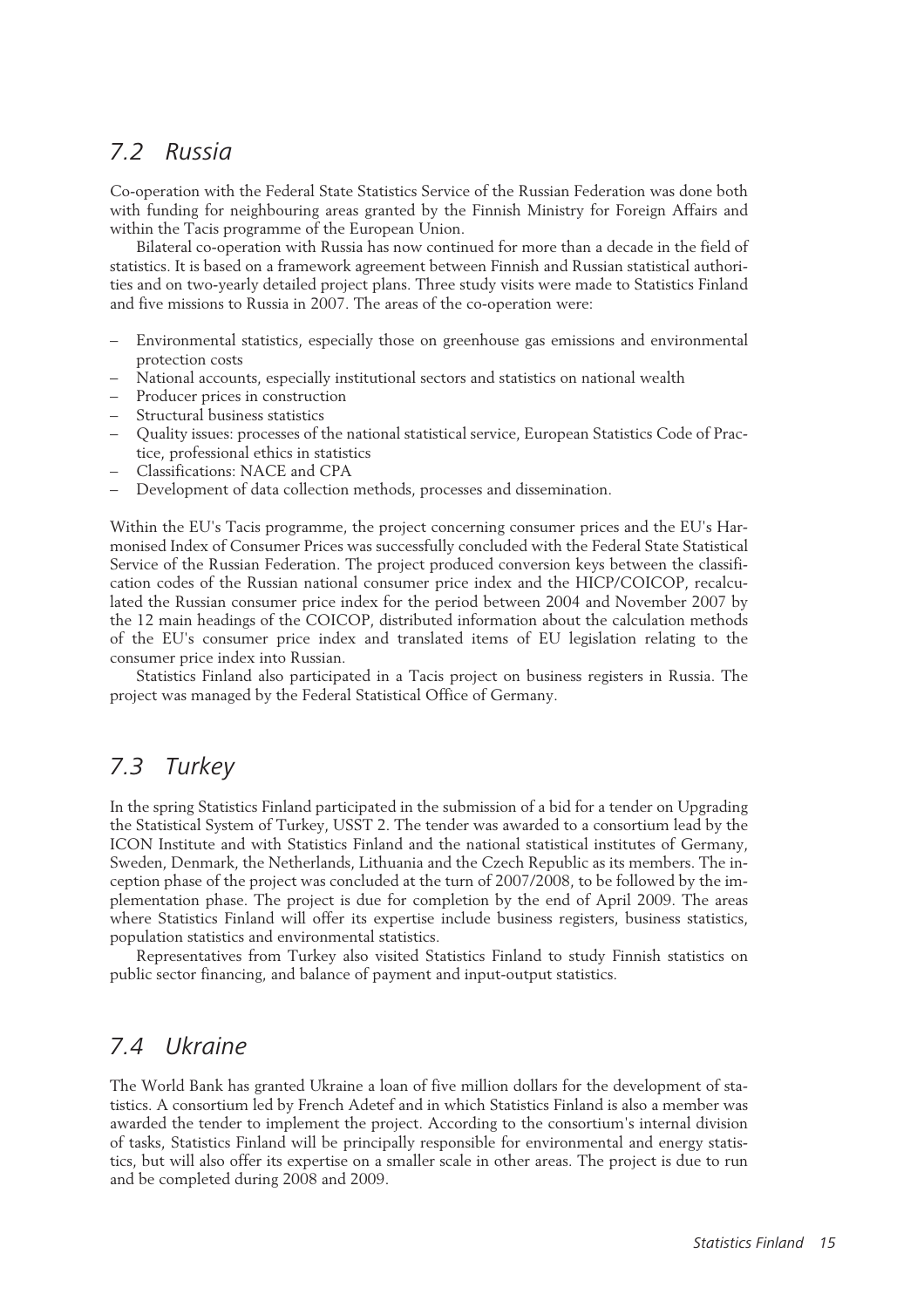### 7.5 Others

Besides the ones listed above, Statistics Finland also participated in other twinning projects of the EU: in Latvia Statistics Finland participated in a Danish-managed project on planning and administrative matters and in a German-managed project on quality issues, and in Romania Statistics Finland participated in a project of the Finnish National Research and Development Centre for Welfare and Health on poverty and social exclusion.

Smaller scale projects were also run with various countries and partners in the course of the year. In the Balkans, Statistics Finland participated in an EU project led by the ICON Institute on statistics on labour costs, in Bulgaria in one concerning exploitation of register data and in Lithuania in projects on statistical literacy and user skills, and the labour cost index. A visit was hosted from Hungary to study producer price indices and statistics on service commodities. A group of experts from Kazakhstan visited Statistics Finland to study quarterly national accounts and an expert from Israel visited Statistics Finland to study migration statistics and the Finnish register-based population census system.

## 8 Development of competence

A training programme in statistical skills was designed for new employees in 2006 and was then made an established part of Statistics Finland's training system for new recruits in 2007. The opening session of the first module includes a general presentation of Statistics Finland's international operating environment and co-operation.

Within the frame of reference of the European Statistical Training Programme, ESTP, Statistics Finland organised a successful course on "Quality Management in Statistical Agencies" for colleagues from other European national statistical institutes. The course had 25 participants from 18 European countries.

During 2007, employees of Statistics Finland also attended ESTP courses organised by the national statistical institutes of other countries, including one on "Data analysis and data modelling" organised by Statistics Switzerland, one on "Business Registers: Set-up, Use and Maintenance" arranged by Statistics Norway and one on "Introduction to the European Statistical system (ESS)" held at Statistics Denmark. Two employees of Statistics Finland also did a traineeship at Eurostat, one a traineeship at Statistics Denmark and one at Statistics Sweden.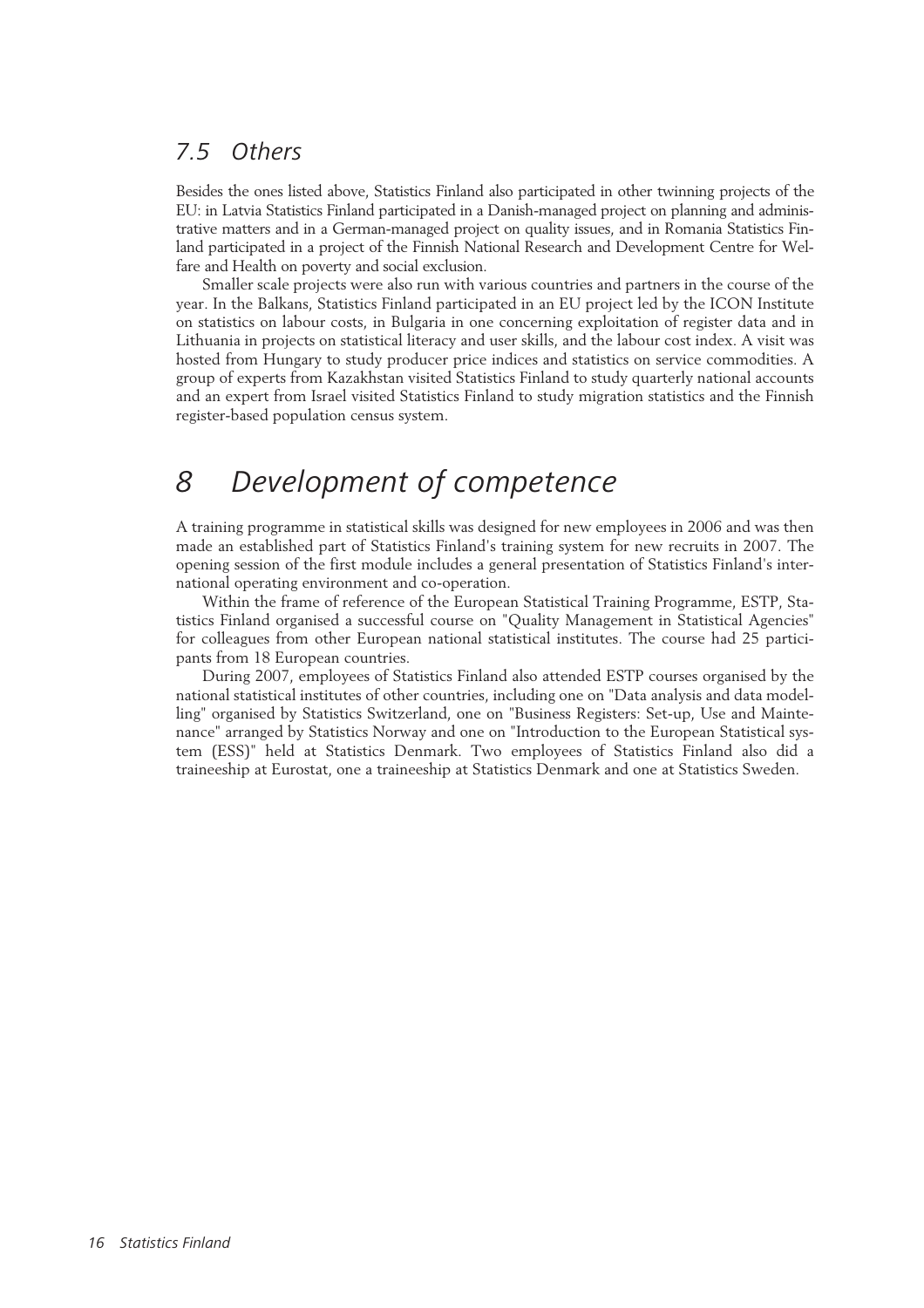## Appendix 1 Business trips

#### **Business trips to meetings abroad in 2007**

|                     | <b>Number of trips</b> |
|---------------------|------------------------|
| EU meetings         | 307                    |
| UN meetings         | 40                     |
| OECD meetings       | 32                     |
| Nordic meetings     | 47                     |
| Scientific meetings | 66                     |
| Training            | 20                     |
| Consulting          | 63                     |
| Others              | 41                     |
| <b>Total</b>        | 616                    |

#### **Meetings abroad in 2007**

|                     | Number of meetings |
|---------------------|--------------------|
| EU meetings         | 241                |
| UN meetings         | 33                 |
| OECD meetings       | 24                 |
| Nordic meetings     | 21                 |
| Scientific meetings | 41                 |
| Training            | 19                 |
| Consulting          | 50                 |
| Others              | 24                 |
| <b>Total</b>        | 453                |

#### **Business trips abroad from Statistics Finland 2000–2007**

| Type of meeting    | 2000            | 2001 | 2002 | 2003 | 2004 | 2005 | 2006 | 2007 |
|--------------------|-----------------|------|------|------|------|------|------|------|
|                    | Number of trips |      |      |      |      |      |      |      |
| UN meeting         | 22              | 25   | 12   | 16   | 18   | 37   | 38   | 40   |
| Nordic meeting     | 58              | 55   | 40   | 37   | 38   | 60   | 49   | 47   |
| OECD meeting       | 36              | 29   | 19   | 24   | 29   | 28   | 43   | 32   |
| EU meeting         | 314             | 334  | 342  | 289  | 288  | 279  | 336  | 307  |
| Scientific meeting | 85              | 130  | 82   | 70   | 71   | 83   | 84   | 66   |
| Training           | 92              | 44   | 17   | 18   |      | 18   | 26   | 20   |
| Consulting         | 55              | 78   | 93   | 73   | 108  | 111  | 88   | 63   |
| Others             | 73              | 88   | 53   | 65   | 53   | 42   | 37   | 41   |
| <b>Total</b>       | 735             | 783  | 658  | 592  | 612  | 658  | 701  | 616  |

#### **Meetings Abroad 2000–2007**

| Type of meeting    | 2000               | 2001 | 2002 | 2003 | 2004 | 2005 | 2006 | 2007 |
|--------------------|--------------------|------|------|------|------|------|------|------|
|                    | Number of meetings |      |      |      |      |      |      |      |
| UN meeting         | 16                 | 15   | 10   | 13   | 14   | 27   | 28   | 33   |
| Nordic meeting     | 29                 | 26   | 27   | 25   | 26   | 37   | 28   | 21   |
| OECD meeting       | 27                 | 23   | 17   | 20   | 25   | 20   | 29   | 24   |
| EU meeting         | 229                | 249  | 263  | 234  | 220  | 217  | 234  | 241  |
| Scientific meeting | 55                 | 68   | 51   | 42   | 44   | 48   | 50   | 41   |
| Training           | 38                 | 22   | 14   | 14   | 5    | 10   | 20   | 19   |
| Consulting         | 32                 | 47   | 71   | 46   | 80   | 82   | 64   | 50   |
| Others             | 41                 | 41   | 33   | 31   | 28   | 26   | 23   | 24   |
| <b>Total</b>       | 467                | 491  | 486  | 425  | 442  | 467  | 476  | 453  |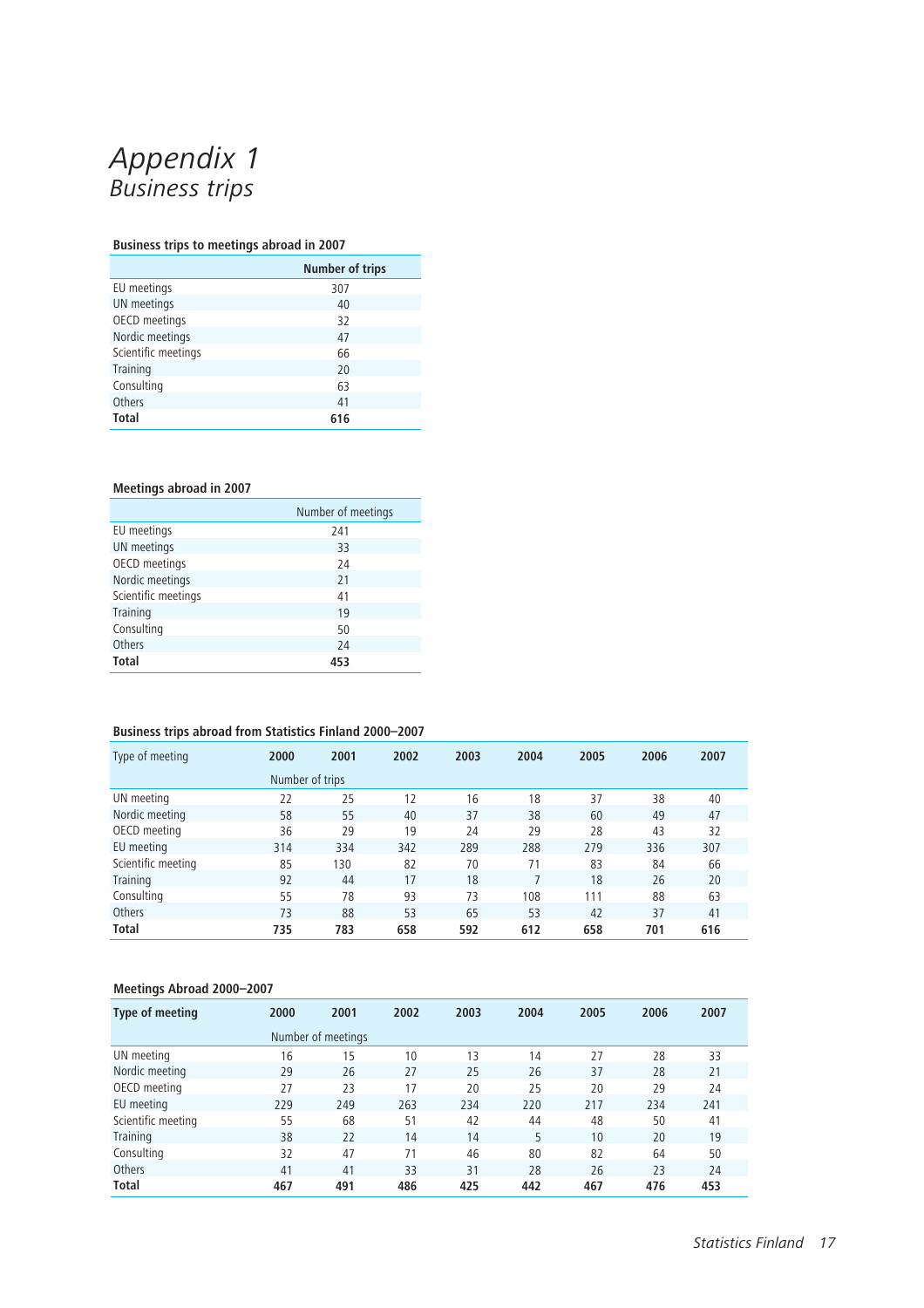## Appendix 2 Visits to Statistics Finland in 2007

In 2007, Statistics Finland hosted a total of 48 visits by 448 persons from abroad. Working group meetings, courses and seminars attracted the largest numbers of visitors.

|                                              | Visits, number | Persons, number |
|----------------------------------------------|----------------|-----------------|
| Visits of director general level             | 6              | 29              |
| Study visits                                 | 14             | 67              |
| Working group meetings, courses and seminars | 11             | 287             |
| Others                                       | 17             | 65              |
| Total                                        | 48             | 448             |